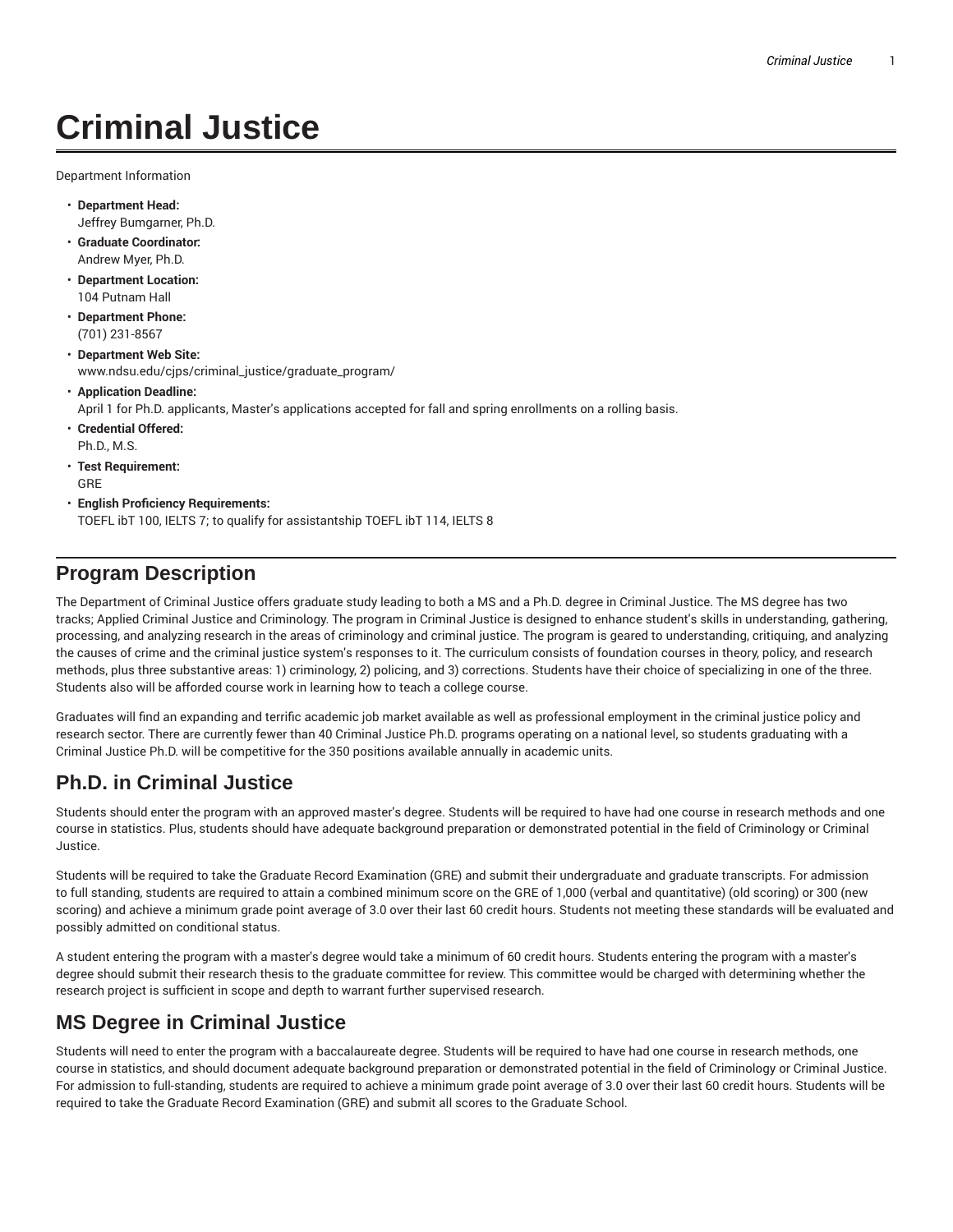## **Ph.D. in Criminal Justice**

Students admitted to the doctoral program who have earned a master's degree in criminal justice/criminology will be given credit for their master's degree (up to 30 credits) and must take a minimum of 60 credits at NDSU. The amount of credit for the master's degree will be determined by the graduate coordinator.

Students entering with a master's degree that is not related to criminal justice/criminology must have a total must complete 90 credits postbaccalaureate.

| Code                                                                    | <b>Title</b>                                                                                                                               | <b>Credits</b> |
|-------------------------------------------------------------------------|--------------------------------------------------------------------------------------------------------------------------------------------|----------------|
| <b>Required Courses</b>                                                 |                                                                                                                                            |                |
| <b>Theory/Policy</b>                                                    |                                                                                                                                            | 9              |
| CJ 703                                                                  | <b>Advanced Criminology</b>                                                                                                                |                |
| CJ 709                                                                  | <b>Criminal Justice Policy</b>                                                                                                             |                |
| <b>COMM 702</b>                                                         | Introduction to College Teaching in the Humanities and Social Sciences                                                                     |                |
| Research Skills (at least 9 of these credits must be completed at NDSU) |                                                                                                                                            | 15             |
| CJ 702                                                                  | Program Evaluation                                                                                                                         |                |
| CJ 734                                                                  | <b>Advanced Criminal Justice Methods</b>                                                                                                   |                |
| CJ 759                                                                  | Advanced Research Design in Criminal Justice                                                                                               |                |
| <b>STAT 725</b>                                                         | <b>Applied Statistics</b>                                                                                                                  |                |
| <b>STAT 726</b>                                                         | Applied Regression and Analysis of Variance                                                                                                |                |
| each of their non-substantive areas.                                    | Substantive Areas (Students must complete four courses in a substantive area of choice. Additionally, students must complete one course in | 18             |
| Criminology                                                             |                                                                                                                                            |                |
| CJ 721                                                                  | <b>Individual Theories of Crime</b>                                                                                                        |                |
| CJ 722                                                                  | <b>Structural Theories of Crime</b>                                                                                                        |                |
| CJ 750                                                                  | Violence                                                                                                                                   |                |
| CJ 752                                                                  | Crime and the Life Course                                                                                                                  |                |
| <b>Corrections</b>                                                      |                                                                                                                                            |                |
| CJ 707                                                                  | <b>Juvenile Corrections</b>                                                                                                                |                |
| CJ 733                                                                  | <b>Issues in Institutional Corrections</b>                                                                                                 |                |
| CJ 762                                                                  | <b>Community Corrections</b>                                                                                                               |                |
| CJ 763                                                                  | <b>Correctional Rehabilitation</b>                                                                                                         |                |
| CJ 764                                                                  | <b>Punishment and Society</b>                                                                                                              |                |
| <b>Policing</b>                                                         |                                                                                                                                            |                |
| CJ 754                                                                  | Police and Society                                                                                                                         |                |
| CJ 755                                                                  | <b>Administrative Policing</b>                                                                                                             |                |
| CJ 760                                                                  | Police and Race Issues                                                                                                                     |                |
| CJ 761                                                                  | <b>Police Effectiveness</b>                                                                                                                |                |
| CJ 765                                                                  | <b>Classics in Policing</b>                                                                                                                |                |
|                                                                         | **Electives/Independent Study (Students should consult with their advisor as to other potentially appropriate electives. Below are example | 15             |
| courses.)                                                               |                                                                                                                                            |                |
| CJ 768                                                                  | <b>Gender and Justice</b>                                                                                                                  |                |
| CJ 793                                                                  |                                                                                                                                            |                |
| <b>PSYC 640</b>                                                         | <b>Experimental Methods</b>                                                                                                                |                |
| <b>PSYC 670</b>                                                         | <b>Experimental Social Psychology</b>                                                                                                      |                |
| <b>SOC 700</b>                                                          | <b>Qualitative Methods</b>                                                                                                                 |                |
| <b>STAT 660</b>                                                         | <b>Applied Survey Sampling</b>                                                                                                             |                |
| <b>STAT 665</b>                                                         | Meta-Analysis Methods                                                                                                                      |                |
| CJ 899                                                                  |                                                                                                                                            | 12             |
| <b>Total Credits</b>                                                    |                                                                                                                                            | 60-90          |

\*\* 36 credits for for students entering the program with a master's degree that is not related to criminal justice/criminology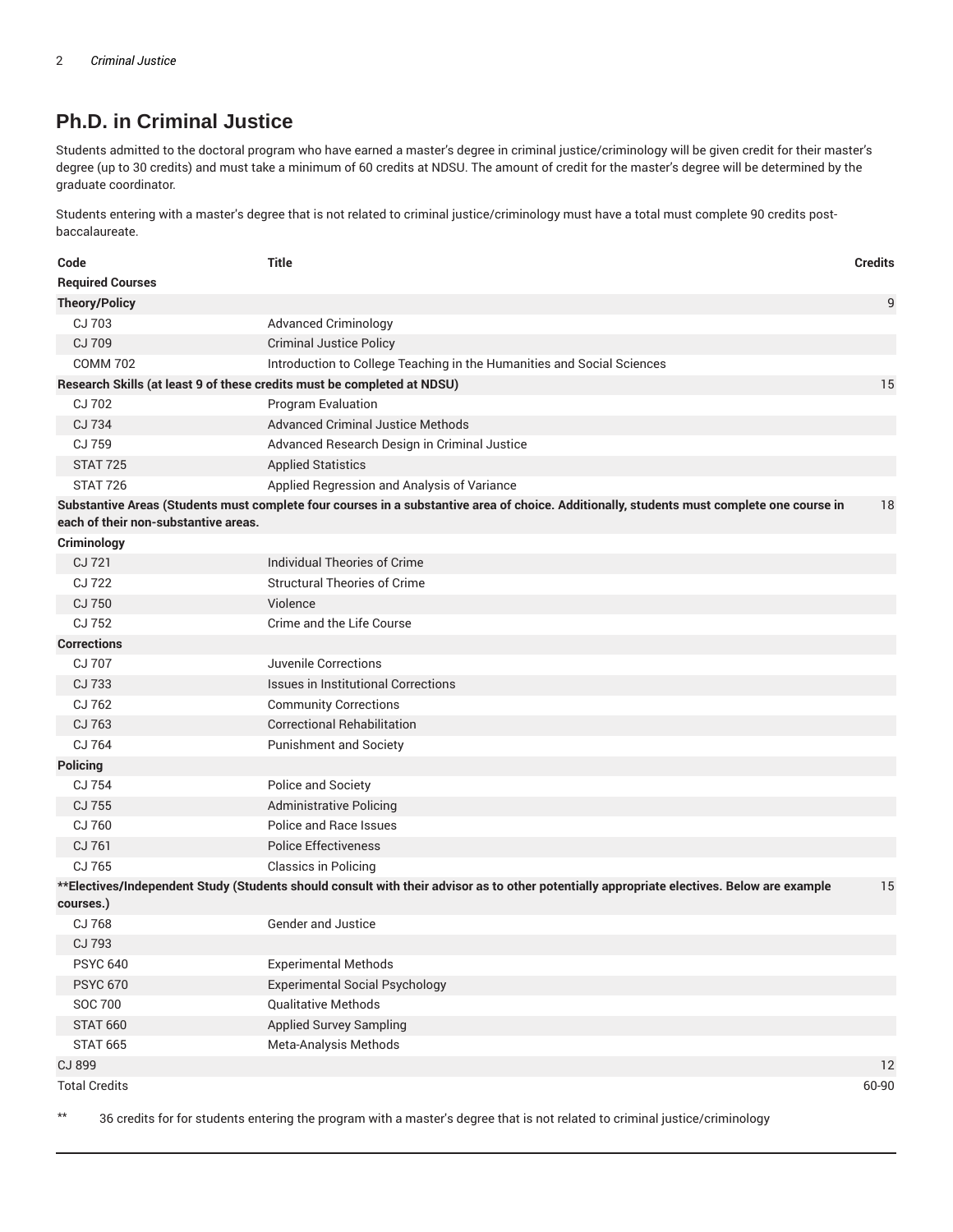## **MS Degree in Criminal Justice**

Students will need to declare their choice of a Track by the end of their first semester in the program.

| Code                                                        | <b>Title</b>                                                                                                                      | <b>Credits</b> |  |
|-------------------------------------------------------------|-----------------------------------------------------------------------------------------------------------------------------------|----------------|--|
| <b>Foundation Courses (Required for both tracks.)</b><br>18 |                                                                                                                                   |                |  |
| CJ 702                                                      | Program Evaluation                                                                                                                |                |  |
| CJ 703                                                      | <b>Advanced Criminology</b>                                                                                                       |                |  |
| CJ 709                                                      | <b>Criminal Justice Policy</b>                                                                                                    |                |  |
| CJ 734                                                      | <b>Advanced Criminal Justice Methods</b>                                                                                          |                |  |
| CJ 759                                                      | Advanced Research Design in Criminal Justice                                                                                      |                |  |
| <b>STAT 725</b>                                             | <b>Applied Statistics</b>                                                                                                         |                |  |
|                                                             | Applied Track (in addition to the foundation courses students must complete one course from these areas.                          | 6              |  |
| <b>Corrections</b>                                          |                                                                                                                                   |                |  |
| CJ 707                                                      | Juvenile Corrections                                                                                                              |                |  |
| CJ 733                                                      | <b>Issues in Institutional Corrections</b>                                                                                        |                |  |
| CJ 762                                                      | <b>Community Corrections</b>                                                                                                      |                |  |
| CJ 763                                                      | <b>Correctional Rehabilitation</b>                                                                                                |                |  |
| CJ 764                                                      | <b>Punishment and Society</b>                                                                                                     |                |  |
| <b>Policing</b>                                             |                                                                                                                                   |                |  |
| CJ 754                                                      | Police and Society                                                                                                                |                |  |
| CJ 755                                                      | <b>Administrative Policing</b>                                                                                                    |                |  |
| CJ 760                                                      | Police and Race Issues                                                                                                            |                |  |
| CJ 761                                                      | <b>Police Effectiveness</b>                                                                                                       |                |  |
| CJ 765                                                      | <b>Classics in Policing</b>                                                                                                       |                |  |
|                                                             | Criminology Track (in addition to the foundation courses students must complete one course from the Theory area and Elective area | 6              |  |
| <b>Theory</b>                                               |                                                                                                                                   |                |  |
| CJ 721                                                      | Individual Theories of Crime                                                                                                      |                |  |
| CJ 722                                                      | <b>Structural Theories of Crime</b>                                                                                               |                |  |
| <b>Electives</b>                                            |                                                                                                                                   |                |  |
| CJ 606                                                      | Crime and Delinguency                                                                                                             |                |  |
| CJ 607                                                      | Deviant Behavior                                                                                                                  |                |  |
| CJ 752                                                      | Crime and the Life Course                                                                                                         |                |  |
| CJ 768                                                      | Gender and Justice                                                                                                                |                |  |
| CJ 750                                                      | Violence                                                                                                                          |                |  |
| <b>Thesis or Policy Paper/Indep. Studies</b>                |                                                                                                                                   | 6              |  |
| CJ 798                                                      | (or CJ 797 or CJ 793)                                                                                                             |                |  |
| <b>Total Credits</b>                                        |                                                                                                                                   | 30             |  |

#### **Carol Archbold, Ph.D.**

University of Nebraska-Omaha, 2002 Research Interests: Policing, Race and Gender in the Criminal Justice System, Qualitative Research Methods

#### **Sarah Boonstoppel, Ph.D.**

University of Maryland, College Park, 2014 Research Interests: Crime and the Life Course, Criminological Theory, Qualitative and Mixed Research Methods

## **Steven J. Briggs, Ph.D.**

University of Nebraska-Omaha, 2007 Research Interests: Police Effectiveness, Police Discretion, Social Ecology of Crime

#### **Jeffrey Bumgarner, Ph.D.**

University of Minnesota, 2000 Research Interests: Policing, Federal Law Enforcement, Federal Crime Policy, and Criminal Justice Administration

**Andrew Myer, Ph.D.** University of Cincinnati, 2010